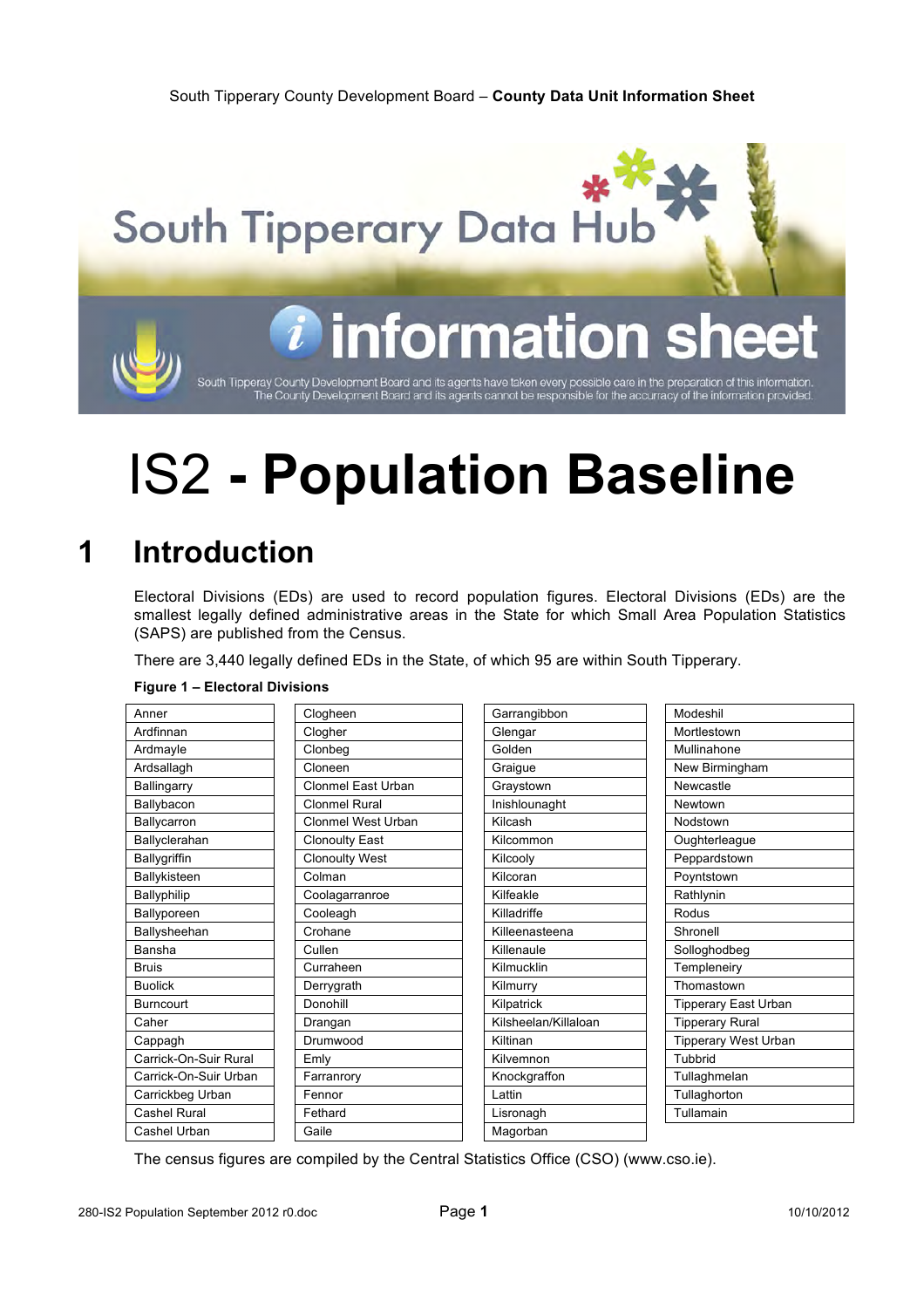#### South Tipperary County Development Board – **County Data Unit Information Sheet**

The main household census caters for up to six persons present in the household on Census Night. There were 30 questions in the 2011 census form to be answered in respect of each individual who was present in the household. In addition, there were 11 household questions that the householder was required to answer relating to the household's accommodation. The household form also sought limited information about persons who were temporarily away from the household on census night.



#### **Figure 2 – Electoral Divisions Map**

The population of the State was 4,588,252 persons in 2011, representing an increase in the intercensal period between 2006 and 2011 of 348,404 persons or 1.6 per cent per annum, which equates to an annual average total of 69,680 persons. In 2011, the population of South Tipperary stood at 88,432 persons, representing an increase in the inter-censal period between 2006 and 2011 of 5,211 persons or 1.25 per cent per annum.

During the intercensal period 2006-2011, the five ED's showing the greatest population gains were Cashel Rural, Ballycarron, Rathlynin, Kilcash, and Kilsheelan/Killalone.

| <b>ED Name</b>       | 1996 - Total<br>population | 2002 - Total<br>population | 2006 - Total<br>population | 2011 - Total<br>population | <b>Population</b><br>Change<br>1996 to<br>2002 | <b>Population</b><br>Change<br>2002 to<br>2006 | <b>Population</b><br>Change<br>2006 to<br>2011 |
|----------------------|----------------------------|----------------------------|----------------------------|----------------------------|------------------------------------------------|------------------------------------------------|------------------------------------------------|
| Cashel Rural         | .326                       | 1,457                      | 1.763                      | 2,680                      | 9.88                                           | 21.00                                          | 52.01                                          |
| Ballycarron          | 207                        | 229                        | 257                        | 347                        | 10.63                                          | 12.23                                          | 35.02                                          |
| Rathlynin            | 275                        | 278                        | 318                        | 394                        | 1.09                                           | 14.39                                          | 23.90                                          |
| Kilcash              | 523                        | 594                        | 671                        | 824                        | 13.58                                          | 12.96                                          | 22.80                                          |
| Kilsheelan/Killaloan | 1,166                      | 1,190                      | 1.197                      | 1.460                      | 2.06                                           | 0.59                                           | 21.97                                          |

**Figure 3 – EDs with Greatest Population Gain 2006-2011**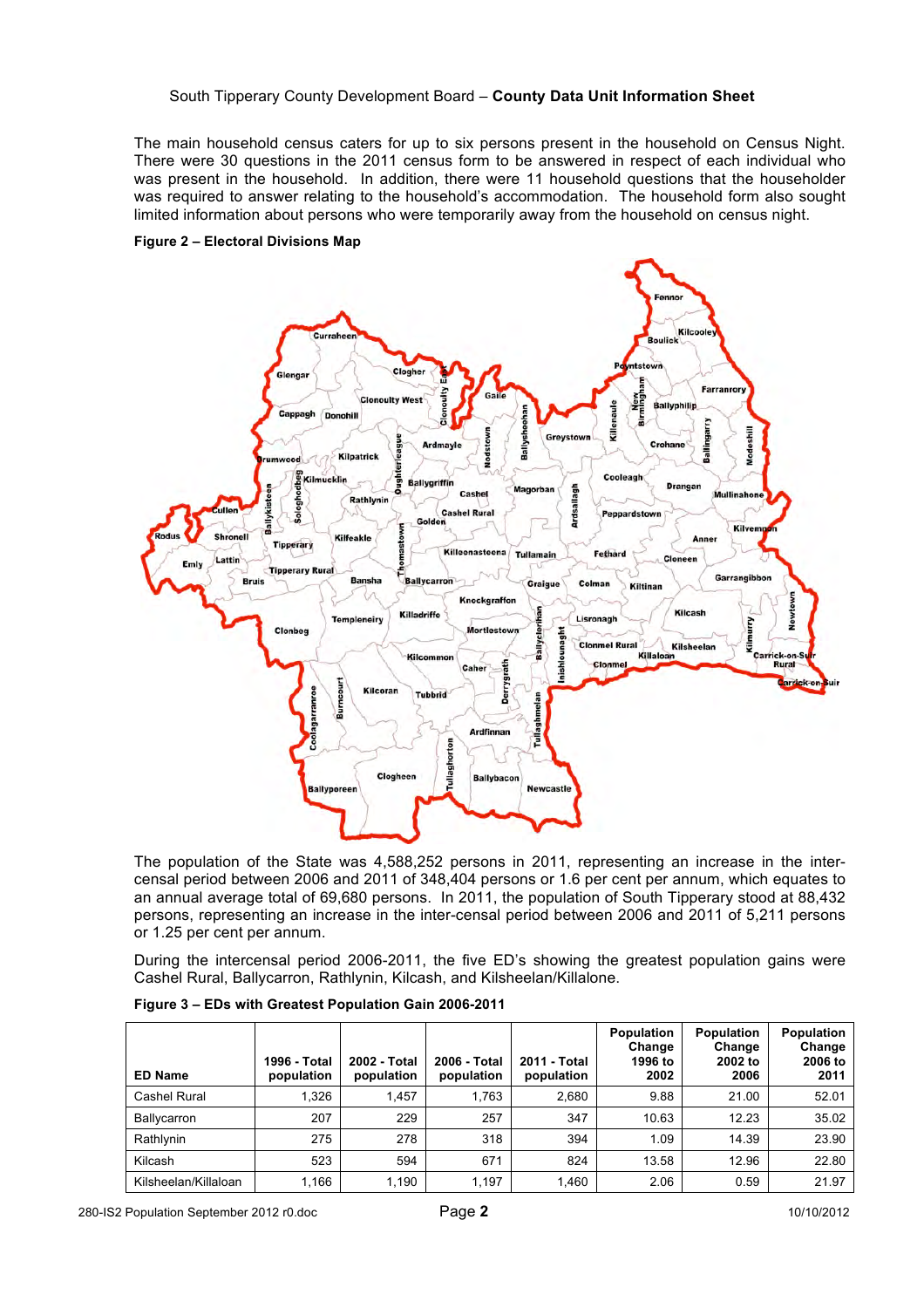## **2 Total Figures**

**Figure 4 – Total Population Profile by ED by Census 2011**

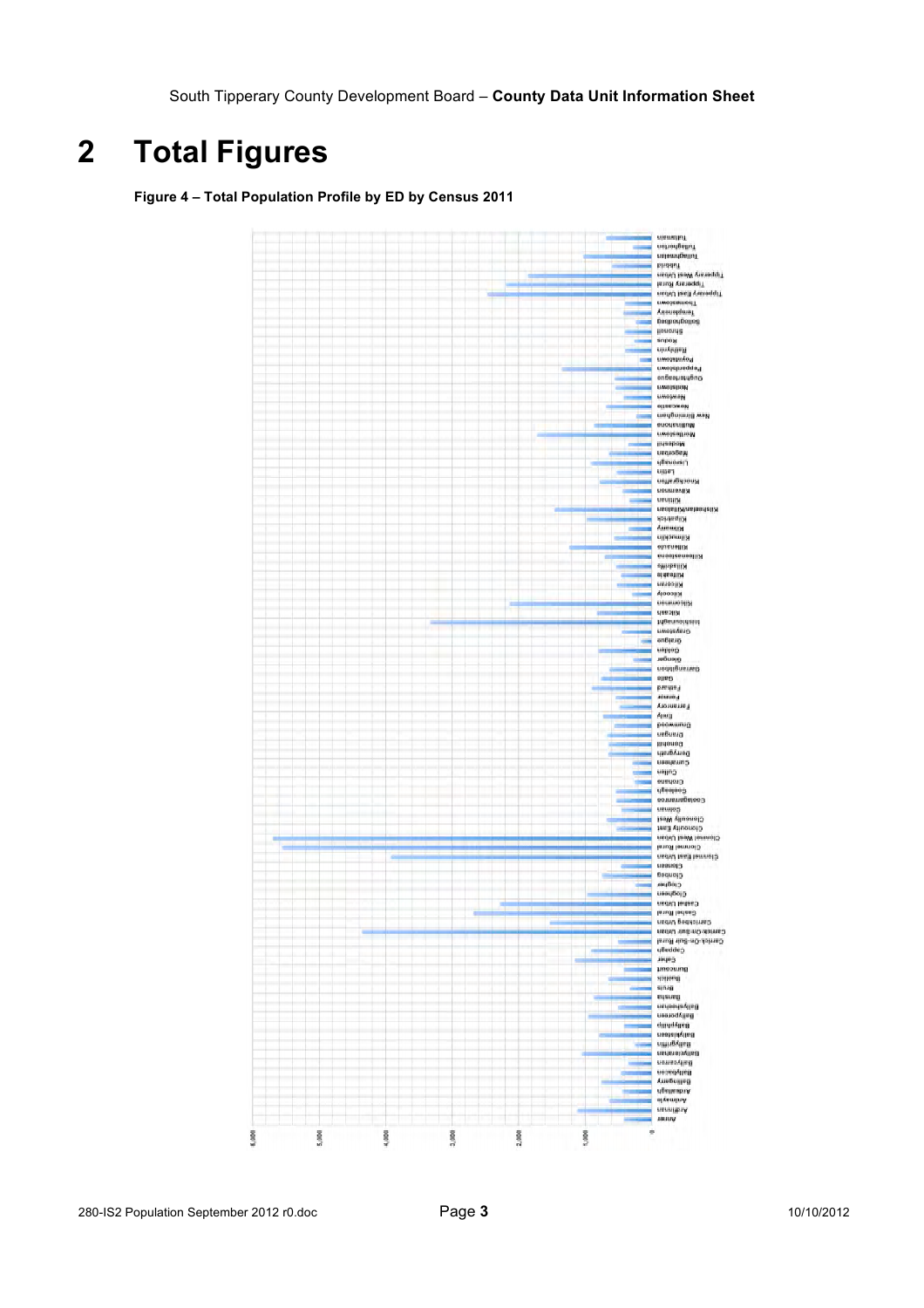The figure below illustrates the total population of each ED, as measured at each of the four censuses taken since 1996.

| <b>Total</b><br><b>Total</b><br><b>Total</b><br><b>Total</b><br>1996 to<br>2006 to<br>2002 to<br>2011<br><b>ED Name</b><br>population<br>population<br>population<br>population<br>2002<br>2006<br>317<br>337<br>416<br>6.31<br>8.61<br>13.66<br>Anner<br>366<br>1,077<br>1,022<br>990<br>1,117<br>$-5.11$<br>$-3.13$<br>12.83<br>Ardfinnan<br>530<br>533<br>567<br>635<br>0.57<br>6.38<br>11.99<br>Ardmayle<br>405<br>426<br>463<br>435<br>5.19<br>8.69<br>$-6.05$<br>Ardsallagh<br>734<br>710<br>757<br>$-3.79$<br>Ballingarry<br>738<br>0.54<br>6.62<br>344<br>372<br>409<br>457<br>8.14<br>9.95<br>11.74<br>Ballybacon<br>257<br>207<br>229<br>347<br>10.63<br>12.23<br>35.02<br>Ballycarron<br>361<br>655<br>997<br>1,045<br>81.44<br>52.21<br>4.81<br>Ballyclerahan<br>246<br>247<br>253<br>250<br>2.43<br>Ballygriffin<br>0.41<br>$-1.19$<br>598<br>577<br>668<br>788<br>$-3.51$<br>15.77<br>17.96<br>Ballykisteen<br>356<br>370<br>400<br>415<br>3.93<br>8.11<br>Ballyphilip<br>3.75<br>800<br>833<br>878<br>952<br>5.40<br>Ballyporeen<br>4.13<br>8.43<br>370<br>7.14<br>448<br>480<br>499<br>21.08<br>3.96<br>Ballysheehan<br>799<br>858<br>819<br>868<br>7.38<br>$-4.55$<br>Bansha<br>5.98<br><b>Bruis</b><br>249<br>255<br>312<br>326<br>2.41<br>22.35<br>4.49<br>565<br>2.30<br><b>Buolick</b><br>578<br>588<br>652<br>1.73<br>10.88<br>390<br>361<br>386<br>419<br>$-7.44$<br>6.93<br><b>Burncourt</b><br>8.55<br>937<br>1,068<br>1,205<br>1,153<br>13.98<br>12.83<br>$-4.32$<br>Caher<br>755<br>774<br>810<br>907<br>2.52<br>4.65<br>11.98<br>Cappagh<br>Carrick-On-Suir<br>403<br>Rural<br>485<br>498<br>501<br>20.35<br>2.68<br>0.60<br>Carrick-On-Suir<br>4,168<br>4,313<br>4,441<br>4,352<br>3.48<br>2.97<br>$-2.00$<br>Urban<br>1,004<br>1,229<br>1,415<br>1,534<br>22.41<br>15.13<br>8.41<br>Carrickbeg Urban<br>Cashel Rural<br>1,326<br>1,457<br>1,763<br>2,680<br>9.88<br>21.00<br>52.01<br>Cashel Urban<br>2,346<br>2,413<br>2,275<br>2.43<br>0.42<br>$-5.72$<br>2,403<br>940<br>986<br>957<br>961<br>4.89<br>$-2.94$<br>0.42<br>Clogheen<br>221<br>220<br>$-5.58$<br>Clogher<br>233<br>244<br>5.43<br>10.91<br>602<br>Clonbeg<br>651<br>647<br>746<br>8.14<br>$-0.61$<br>15.30<br>312<br>336<br>410<br>Cloneen<br>462<br>7.69<br>22.02<br>12.68<br>3,515<br>4,121<br>3,922<br>17.24<br>$-4.88$<br>Clonmel East Urban<br>3,920<br>0.05<br>3,700<br>19.34<br><b>Clonmel Rural</b><br>4,122<br>4,653<br>5,553<br>11.41<br>12.88<br>Clonmel West Urban<br>7,328<br>6,530<br>5,699<br>$-10.89$<br>$-6.19$<br>6,126<br>$-6.97$<br><b>Clonoulty East</b><br>456<br>475<br>518<br>530<br>4.17<br>9.05<br>2.32<br><b>Clonoulty West</b><br>668<br>672<br>1.95<br>$-2.06$<br>0.75<br>681<br>667<br>26.57<br>286<br>362<br>395<br>451<br>9.12<br>14.18<br>Colman<br>461<br>485<br>530<br>5.21<br>3.30<br>5.79<br>501<br>Coolagarranroe<br>429<br>443<br>519<br>541<br>3.26<br>17.16<br>4.24<br>Cooleagh<br>215<br>199<br>223<br>251<br>$-7.44$<br>12.56<br>Crohane<br>12.06<br>272<br>Cullen<br>254<br>284<br>282<br>$-6.62$<br>11.81<br>$-0.70$<br>328<br>5.59<br>286<br>302<br>285<br>$-12.80$<br>$-5.63$<br>Curraheen<br>504<br>542<br>608<br>653<br>7.54<br>12.18<br>7.40<br>Derrygrath<br>590<br>629<br>644<br>Donohill<br>620<br>5.08<br>1.45<br>2.38<br>512<br>565<br>625<br>667<br>10.35<br>10.62<br>6.72<br>Drangan<br>412<br>461<br>497<br>559<br>7.81<br>Drumwood<br>11.89<br>12.47<br>670<br>612<br>602<br>729<br>$-1.63$<br>$-8.66$<br>21.10<br>Emly<br>481<br>451<br>473<br>479<br>$-6.24$<br>4.88<br>1.27<br>Farranrory<br>559<br>524<br>554<br>539<br>$-6.26$<br>5.73<br>$-2.71$<br>Fennor |         |        |          |        |          | Population | Population | Population |
|---------------------------------------------------------------------------------------------------------------------------------------------------------------------------------------------------------------------------------------------------------------------------------------------------------------------------------------------------------------------------------------------------------------------------------------------------------------------------------------------------------------------------------------------------------------------------------------------------------------------------------------------------------------------------------------------------------------------------------------------------------------------------------------------------------------------------------------------------------------------------------------------------------------------------------------------------------------------------------------------------------------------------------------------------------------------------------------------------------------------------------------------------------------------------------------------------------------------------------------------------------------------------------------------------------------------------------------------------------------------------------------------------------------------------------------------------------------------------------------------------------------------------------------------------------------------------------------------------------------------------------------------------------------------------------------------------------------------------------------------------------------------------------------------------------------------------------------------------------------------------------------------------------------------------------------------------------------------------------------------------------------------------------------------------------------------------------------------------------------------------------------------------------------------------------------------------------------------------------------------------------------------------------------------------------------------------------------------------------------------------------------------------------------------------------------------------------------------------------------------------------------------------------------------------------------------------------------------------------------------------------------------------------------------------------------------------------------------------------------------------------------------------------------------------------------------------------------------------------------------------------------------------------------------------------------------------------------------------------------------------------------------------------------------------------------------------------------------------------------------------------------------------------------------------------------------------------------------------------------------------------------------------------------------------------------------------------------------------------------------------------------------------------------------------------------------------------------------------------------------------------------------------------------------------------------------------------------------------------------------------|---------|--------|----------|--------|----------|------------|------------|------------|
|                                                                                                                                                                                                                                                                                                                                                                                                                                                                                                                                                                                                                                                                                                                                                                                                                                                                                                                                                                                                                                                                                                                                                                                                                                                                                                                                                                                                                                                                                                                                                                                                                                                                                                                                                                                                                                                                                                                                                                                                                                                                                                                                                                                                                                                                                                                                                                                                                                                                                                                                                                                                                                                                                                                                                                                                                                                                                                                                                                                                                                                                                                                                                                                                                                                                                                                                                                                                                                                                                                                                                                                                                           |         | 1996 - | $2002 -$ | 2006 - | $2011 -$ | Change     | Change     | Change     |
|                                                                                                                                                                                                                                                                                                                                                                                                                                                                                                                                                                                                                                                                                                                                                                                                                                                                                                                                                                                                                                                                                                                                                                                                                                                                                                                                                                                                                                                                                                                                                                                                                                                                                                                                                                                                                                                                                                                                                                                                                                                                                                                                                                                                                                                                                                                                                                                                                                                                                                                                                                                                                                                                                                                                                                                                                                                                                                                                                                                                                                                                                                                                                                                                                                                                                                                                                                                                                                                                                                                                                                                                                           |         |        |          |        |          |            |            |            |
|                                                                                                                                                                                                                                                                                                                                                                                                                                                                                                                                                                                                                                                                                                                                                                                                                                                                                                                                                                                                                                                                                                                                                                                                                                                                                                                                                                                                                                                                                                                                                                                                                                                                                                                                                                                                                                                                                                                                                                                                                                                                                                                                                                                                                                                                                                                                                                                                                                                                                                                                                                                                                                                                                                                                                                                                                                                                                                                                                                                                                                                                                                                                                                                                                                                                                                                                                                                                                                                                                                                                                                                                                           |         |        |          |        |          |            |            |            |
|                                                                                                                                                                                                                                                                                                                                                                                                                                                                                                                                                                                                                                                                                                                                                                                                                                                                                                                                                                                                                                                                                                                                                                                                                                                                                                                                                                                                                                                                                                                                                                                                                                                                                                                                                                                                                                                                                                                                                                                                                                                                                                                                                                                                                                                                                                                                                                                                                                                                                                                                                                                                                                                                                                                                                                                                                                                                                                                                                                                                                                                                                                                                                                                                                                                                                                                                                                                                                                                                                                                                                                                                                           |         |        |          |        |          |            |            |            |
|                                                                                                                                                                                                                                                                                                                                                                                                                                                                                                                                                                                                                                                                                                                                                                                                                                                                                                                                                                                                                                                                                                                                                                                                                                                                                                                                                                                                                                                                                                                                                                                                                                                                                                                                                                                                                                                                                                                                                                                                                                                                                                                                                                                                                                                                                                                                                                                                                                                                                                                                                                                                                                                                                                                                                                                                                                                                                                                                                                                                                                                                                                                                                                                                                                                                                                                                                                                                                                                                                                                                                                                                                           |         |        |          |        |          |            |            |            |
|                                                                                                                                                                                                                                                                                                                                                                                                                                                                                                                                                                                                                                                                                                                                                                                                                                                                                                                                                                                                                                                                                                                                                                                                                                                                                                                                                                                                                                                                                                                                                                                                                                                                                                                                                                                                                                                                                                                                                                                                                                                                                                                                                                                                                                                                                                                                                                                                                                                                                                                                                                                                                                                                                                                                                                                                                                                                                                                                                                                                                                                                                                                                                                                                                                                                                                                                                                                                                                                                                                                                                                                                                           |         |        |          |        |          |            |            |            |
|                                                                                                                                                                                                                                                                                                                                                                                                                                                                                                                                                                                                                                                                                                                                                                                                                                                                                                                                                                                                                                                                                                                                                                                                                                                                                                                                                                                                                                                                                                                                                                                                                                                                                                                                                                                                                                                                                                                                                                                                                                                                                                                                                                                                                                                                                                                                                                                                                                                                                                                                                                                                                                                                                                                                                                                                                                                                                                                                                                                                                                                                                                                                                                                                                                                                                                                                                                                                                                                                                                                                                                                                                           |         |        |          |        |          |            |            |            |
|                                                                                                                                                                                                                                                                                                                                                                                                                                                                                                                                                                                                                                                                                                                                                                                                                                                                                                                                                                                                                                                                                                                                                                                                                                                                                                                                                                                                                                                                                                                                                                                                                                                                                                                                                                                                                                                                                                                                                                                                                                                                                                                                                                                                                                                                                                                                                                                                                                                                                                                                                                                                                                                                                                                                                                                                                                                                                                                                                                                                                                                                                                                                                                                                                                                                                                                                                                                                                                                                                                                                                                                                                           |         |        |          |        |          |            |            |            |
|                                                                                                                                                                                                                                                                                                                                                                                                                                                                                                                                                                                                                                                                                                                                                                                                                                                                                                                                                                                                                                                                                                                                                                                                                                                                                                                                                                                                                                                                                                                                                                                                                                                                                                                                                                                                                                                                                                                                                                                                                                                                                                                                                                                                                                                                                                                                                                                                                                                                                                                                                                                                                                                                                                                                                                                                                                                                                                                                                                                                                                                                                                                                                                                                                                                                                                                                                                                                                                                                                                                                                                                                                           |         |        |          |        |          |            |            |            |
|                                                                                                                                                                                                                                                                                                                                                                                                                                                                                                                                                                                                                                                                                                                                                                                                                                                                                                                                                                                                                                                                                                                                                                                                                                                                                                                                                                                                                                                                                                                                                                                                                                                                                                                                                                                                                                                                                                                                                                                                                                                                                                                                                                                                                                                                                                                                                                                                                                                                                                                                                                                                                                                                                                                                                                                                                                                                                                                                                                                                                                                                                                                                                                                                                                                                                                                                                                                                                                                                                                                                                                                                                           |         |        |          |        |          |            |            |            |
|                                                                                                                                                                                                                                                                                                                                                                                                                                                                                                                                                                                                                                                                                                                                                                                                                                                                                                                                                                                                                                                                                                                                                                                                                                                                                                                                                                                                                                                                                                                                                                                                                                                                                                                                                                                                                                                                                                                                                                                                                                                                                                                                                                                                                                                                                                                                                                                                                                                                                                                                                                                                                                                                                                                                                                                                                                                                                                                                                                                                                                                                                                                                                                                                                                                                                                                                                                                                                                                                                                                                                                                                                           |         |        |          |        |          |            |            |            |
|                                                                                                                                                                                                                                                                                                                                                                                                                                                                                                                                                                                                                                                                                                                                                                                                                                                                                                                                                                                                                                                                                                                                                                                                                                                                                                                                                                                                                                                                                                                                                                                                                                                                                                                                                                                                                                                                                                                                                                                                                                                                                                                                                                                                                                                                                                                                                                                                                                                                                                                                                                                                                                                                                                                                                                                                                                                                                                                                                                                                                                                                                                                                                                                                                                                                                                                                                                                                                                                                                                                                                                                                                           |         |        |          |        |          |            |            |            |
|                                                                                                                                                                                                                                                                                                                                                                                                                                                                                                                                                                                                                                                                                                                                                                                                                                                                                                                                                                                                                                                                                                                                                                                                                                                                                                                                                                                                                                                                                                                                                                                                                                                                                                                                                                                                                                                                                                                                                                                                                                                                                                                                                                                                                                                                                                                                                                                                                                                                                                                                                                                                                                                                                                                                                                                                                                                                                                                                                                                                                                                                                                                                                                                                                                                                                                                                                                                                                                                                                                                                                                                                                           |         |        |          |        |          |            |            |            |
|                                                                                                                                                                                                                                                                                                                                                                                                                                                                                                                                                                                                                                                                                                                                                                                                                                                                                                                                                                                                                                                                                                                                                                                                                                                                                                                                                                                                                                                                                                                                                                                                                                                                                                                                                                                                                                                                                                                                                                                                                                                                                                                                                                                                                                                                                                                                                                                                                                                                                                                                                                                                                                                                                                                                                                                                                                                                                                                                                                                                                                                                                                                                                                                                                                                                                                                                                                                                                                                                                                                                                                                                                           |         |        |          |        |          |            |            |            |
|                                                                                                                                                                                                                                                                                                                                                                                                                                                                                                                                                                                                                                                                                                                                                                                                                                                                                                                                                                                                                                                                                                                                                                                                                                                                                                                                                                                                                                                                                                                                                                                                                                                                                                                                                                                                                                                                                                                                                                                                                                                                                                                                                                                                                                                                                                                                                                                                                                                                                                                                                                                                                                                                                                                                                                                                                                                                                                                                                                                                                                                                                                                                                                                                                                                                                                                                                                                                                                                                                                                                                                                                                           |         |        |          |        |          |            |            |            |
|                                                                                                                                                                                                                                                                                                                                                                                                                                                                                                                                                                                                                                                                                                                                                                                                                                                                                                                                                                                                                                                                                                                                                                                                                                                                                                                                                                                                                                                                                                                                                                                                                                                                                                                                                                                                                                                                                                                                                                                                                                                                                                                                                                                                                                                                                                                                                                                                                                                                                                                                                                                                                                                                                                                                                                                                                                                                                                                                                                                                                                                                                                                                                                                                                                                                                                                                                                                                                                                                                                                                                                                                                           |         |        |          |        |          |            |            |            |
|                                                                                                                                                                                                                                                                                                                                                                                                                                                                                                                                                                                                                                                                                                                                                                                                                                                                                                                                                                                                                                                                                                                                                                                                                                                                                                                                                                                                                                                                                                                                                                                                                                                                                                                                                                                                                                                                                                                                                                                                                                                                                                                                                                                                                                                                                                                                                                                                                                                                                                                                                                                                                                                                                                                                                                                                                                                                                                                                                                                                                                                                                                                                                                                                                                                                                                                                                                                                                                                                                                                                                                                                                           |         |        |          |        |          |            |            |            |
|                                                                                                                                                                                                                                                                                                                                                                                                                                                                                                                                                                                                                                                                                                                                                                                                                                                                                                                                                                                                                                                                                                                                                                                                                                                                                                                                                                                                                                                                                                                                                                                                                                                                                                                                                                                                                                                                                                                                                                                                                                                                                                                                                                                                                                                                                                                                                                                                                                                                                                                                                                                                                                                                                                                                                                                                                                                                                                                                                                                                                                                                                                                                                                                                                                                                                                                                                                                                                                                                                                                                                                                                                           |         |        |          |        |          |            |            |            |
|                                                                                                                                                                                                                                                                                                                                                                                                                                                                                                                                                                                                                                                                                                                                                                                                                                                                                                                                                                                                                                                                                                                                                                                                                                                                                                                                                                                                                                                                                                                                                                                                                                                                                                                                                                                                                                                                                                                                                                                                                                                                                                                                                                                                                                                                                                                                                                                                                                                                                                                                                                                                                                                                                                                                                                                                                                                                                                                                                                                                                                                                                                                                                                                                                                                                                                                                                                                                                                                                                                                                                                                                                           |         |        |          |        |          |            |            |            |
|                                                                                                                                                                                                                                                                                                                                                                                                                                                                                                                                                                                                                                                                                                                                                                                                                                                                                                                                                                                                                                                                                                                                                                                                                                                                                                                                                                                                                                                                                                                                                                                                                                                                                                                                                                                                                                                                                                                                                                                                                                                                                                                                                                                                                                                                                                                                                                                                                                                                                                                                                                                                                                                                                                                                                                                                                                                                                                                                                                                                                                                                                                                                                                                                                                                                                                                                                                                                                                                                                                                                                                                                                           |         |        |          |        |          |            |            |            |
|                                                                                                                                                                                                                                                                                                                                                                                                                                                                                                                                                                                                                                                                                                                                                                                                                                                                                                                                                                                                                                                                                                                                                                                                                                                                                                                                                                                                                                                                                                                                                                                                                                                                                                                                                                                                                                                                                                                                                                                                                                                                                                                                                                                                                                                                                                                                                                                                                                                                                                                                                                                                                                                                                                                                                                                                                                                                                                                                                                                                                                                                                                                                                                                                                                                                                                                                                                                                                                                                                                                                                                                                                           |         |        |          |        |          |            |            |            |
|                                                                                                                                                                                                                                                                                                                                                                                                                                                                                                                                                                                                                                                                                                                                                                                                                                                                                                                                                                                                                                                                                                                                                                                                                                                                                                                                                                                                                                                                                                                                                                                                                                                                                                                                                                                                                                                                                                                                                                                                                                                                                                                                                                                                                                                                                                                                                                                                                                                                                                                                                                                                                                                                                                                                                                                                                                                                                                                                                                                                                                                                                                                                                                                                                                                                                                                                                                                                                                                                                                                                                                                                                           |         |        |          |        |          |            |            |            |
|                                                                                                                                                                                                                                                                                                                                                                                                                                                                                                                                                                                                                                                                                                                                                                                                                                                                                                                                                                                                                                                                                                                                                                                                                                                                                                                                                                                                                                                                                                                                                                                                                                                                                                                                                                                                                                                                                                                                                                                                                                                                                                                                                                                                                                                                                                                                                                                                                                                                                                                                                                                                                                                                                                                                                                                                                                                                                                                                                                                                                                                                                                                                                                                                                                                                                                                                                                                                                                                                                                                                                                                                                           |         |        |          |        |          |            |            |            |
|                                                                                                                                                                                                                                                                                                                                                                                                                                                                                                                                                                                                                                                                                                                                                                                                                                                                                                                                                                                                                                                                                                                                                                                                                                                                                                                                                                                                                                                                                                                                                                                                                                                                                                                                                                                                                                                                                                                                                                                                                                                                                                                                                                                                                                                                                                                                                                                                                                                                                                                                                                                                                                                                                                                                                                                                                                                                                                                                                                                                                                                                                                                                                                                                                                                                                                                                                                                                                                                                                                                                                                                                                           |         |        |          |        |          |            |            |            |
|                                                                                                                                                                                                                                                                                                                                                                                                                                                                                                                                                                                                                                                                                                                                                                                                                                                                                                                                                                                                                                                                                                                                                                                                                                                                                                                                                                                                                                                                                                                                                                                                                                                                                                                                                                                                                                                                                                                                                                                                                                                                                                                                                                                                                                                                                                                                                                                                                                                                                                                                                                                                                                                                                                                                                                                                                                                                                                                                                                                                                                                                                                                                                                                                                                                                                                                                                                                                                                                                                                                                                                                                                           |         |        |          |        |          |            |            |            |
|                                                                                                                                                                                                                                                                                                                                                                                                                                                                                                                                                                                                                                                                                                                                                                                                                                                                                                                                                                                                                                                                                                                                                                                                                                                                                                                                                                                                                                                                                                                                                                                                                                                                                                                                                                                                                                                                                                                                                                                                                                                                                                                                                                                                                                                                                                                                                                                                                                                                                                                                                                                                                                                                                                                                                                                                                                                                                                                                                                                                                                                                                                                                                                                                                                                                                                                                                                                                                                                                                                                                                                                                                           |         |        |          |        |          |            |            |            |
|                                                                                                                                                                                                                                                                                                                                                                                                                                                                                                                                                                                                                                                                                                                                                                                                                                                                                                                                                                                                                                                                                                                                                                                                                                                                                                                                                                                                                                                                                                                                                                                                                                                                                                                                                                                                                                                                                                                                                                                                                                                                                                                                                                                                                                                                                                                                                                                                                                                                                                                                                                                                                                                                                                                                                                                                                                                                                                                                                                                                                                                                                                                                                                                                                                                                                                                                                                                                                                                                                                                                                                                                                           |         |        |          |        |          |            |            |            |
|                                                                                                                                                                                                                                                                                                                                                                                                                                                                                                                                                                                                                                                                                                                                                                                                                                                                                                                                                                                                                                                                                                                                                                                                                                                                                                                                                                                                                                                                                                                                                                                                                                                                                                                                                                                                                                                                                                                                                                                                                                                                                                                                                                                                                                                                                                                                                                                                                                                                                                                                                                                                                                                                                                                                                                                                                                                                                                                                                                                                                                                                                                                                                                                                                                                                                                                                                                                                                                                                                                                                                                                                                           |         |        |          |        |          |            |            |            |
|                                                                                                                                                                                                                                                                                                                                                                                                                                                                                                                                                                                                                                                                                                                                                                                                                                                                                                                                                                                                                                                                                                                                                                                                                                                                                                                                                                                                                                                                                                                                                                                                                                                                                                                                                                                                                                                                                                                                                                                                                                                                                                                                                                                                                                                                                                                                                                                                                                                                                                                                                                                                                                                                                                                                                                                                                                                                                                                                                                                                                                                                                                                                                                                                                                                                                                                                                                                                                                                                                                                                                                                                                           |         |        |          |        |          |            |            |            |
|                                                                                                                                                                                                                                                                                                                                                                                                                                                                                                                                                                                                                                                                                                                                                                                                                                                                                                                                                                                                                                                                                                                                                                                                                                                                                                                                                                                                                                                                                                                                                                                                                                                                                                                                                                                                                                                                                                                                                                                                                                                                                                                                                                                                                                                                                                                                                                                                                                                                                                                                                                                                                                                                                                                                                                                                                                                                                                                                                                                                                                                                                                                                                                                                                                                                                                                                                                                                                                                                                                                                                                                                                           |         |        |          |        |          |            |            |            |
|                                                                                                                                                                                                                                                                                                                                                                                                                                                                                                                                                                                                                                                                                                                                                                                                                                                                                                                                                                                                                                                                                                                                                                                                                                                                                                                                                                                                                                                                                                                                                                                                                                                                                                                                                                                                                                                                                                                                                                                                                                                                                                                                                                                                                                                                                                                                                                                                                                                                                                                                                                                                                                                                                                                                                                                                                                                                                                                                                                                                                                                                                                                                                                                                                                                                                                                                                                                                                                                                                                                                                                                                                           |         |        |          |        |          |            |            |            |
|                                                                                                                                                                                                                                                                                                                                                                                                                                                                                                                                                                                                                                                                                                                                                                                                                                                                                                                                                                                                                                                                                                                                                                                                                                                                                                                                                                                                                                                                                                                                                                                                                                                                                                                                                                                                                                                                                                                                                                                                                                                                                                                                                                                                                                                                                                                                                                                                                                                                                                                                                                                                                                                                                                                                                                                                                                                                                                                                                                                                                                                                                                                                                                                                                                                                                                                                                                                                                                                                                                                                                                                                                           |         |        |          |        |          |            |            |            |
|                                                                                                                                                                                                                                                                                                                                                                                                                                                                                                                                                                                                                                                                                                                                                                                                                                                                                                                                                                                                                                                                                                                                                                                                                                                                                                                                                                                                                                                                                                                                                                                                                                                                                                                                                                                                                                                                                                                                                                                                                                                                                                                                                                                                                                                                                                                                                                                                                                                                                                                                                                                                                                                                                                                                                                                                                                                                                                                                                                                                                                                                                                                                                                                                                                                                                                                                                                                                                                                                                                                                                                                                                           |         |        |          |        |          |            |            |            |
|                                                                                                                                                                                                                                                                                                                                                                                                                                                                                                                                                                                                                                                                                                                                                                                                                                                                                                                                                                                                                                                                                                                                                                                                                                                                                                                                                                                                                                                                                                                                                                                                                                                                                                                                                                                                                                                                                                                                                                                                                                                                                                                                                                                                                                                                                                                                                                                                                                                                                                                                                                                                                                                                                                                                                                                                                                                                                                                                                                                                                                                                                                                                                                                                                                                                                                                                                                                                                                                                                                                                                                                                                           |         |        |          |        |          |            |            |            |
|                                                                                                                                                                                                                                                                                                                                                                                                                                                                                                                                                                                                                                                                                                                                                                                                                                                                                                                                                                                                                                                                                                                                                                                                                                                                                                                                                                                                                                                                                                                                                                                                                                                                                                                                                                                                                                                                                                                                                                                                                                                                                                                                                                                                                                                                                                                                                                                                                                                                                                                                                                                                                                                                                                                                                                                                                                                                                                                                                                                                                                                                                                                                                                                                                                                                                                                                                                                                                                                                                                                                                                                                                           |         |        |          |        |          |            |            |            |
|                                                                                                                                                                                                                                                                                                                                                                                                                                                                                                                                                                                                                                                                                                                                                                                                                                                                                                                                                                                                                                                                                                                                                                                                                                                                                                                                                                                                                                                                                                                                                                                                                                                                                                                                                                                                                                                                                                                                                                                                                                                                                                                                                                                                                                                                                                                                                                                                                                                                                                                                                                                                                                                                                                                                                                                                                                                                                                                                                                                                                                                                                                                                                                                                                                                                                                                                                                                                                                                                                                                                                                                                                           |         |        |          |        |          |            |            |            |
|                                                                                                                                                                                                                                                                                                                                                                                                                                                                                                                                                                                                                                                                                                                                                                                                                                                                                                                                                                                                                                                                                                                                                                                                                                                                                                                                                                                                                                                                                                                                                                                                                                                                                                                                                                                                                                                                                                                                                                                                                                                                                                                                                                                                                                                                                                                                                                                                                                                                                                                                                                                                                                                                                                                                                                                                                                                                                                                                                                                                                                                                                                                                                                                                                                                                                                                                                                                                                                                                                                                                                                                                                           |         |        |          |        |          |            |            |            |
|                                                                                                                                                                                                                                                                                                                                                                                                                                                                                                                                                                                                                                                                                                                                                                                                                                                                                                                                                                                                                                                                                                                                                                                                                                                                                                                                                                                                                                                                                                                                                                                                                                                                                                                                                                                                                                                                                                                                                                                                                                                                                                                                                                                                                                                                                                                                                                                                                                                                                                                                                                                                                                                                                                                                                                                                                                                                                                                                                                                                                                                                                                                                                                                                                                                                                                                                                                                                                                                                                                                                                                                                                           |         |        |          |        |          |            |            |            |
|                                                                                                                                                                                                                                                                                                                                                                                                                                                                                                                                                                                                                                                                                                                                                                                                                                                                                                                                                                                                                                                                                                                                                                                                                                                                                                                                                                                                                                                                                                                                                                                                                                                                                                                                                                                                                                                                                                                                                                                                                                                                                                                                                                                                                                                                                                                                                                                                                                                                                                                                                                                                                                                                                                                                                                                                                                                                                                                                                                                                                                                                                                                                                                                                                                                                                                                                                                                                                                                                                                                                                                                                                           |         |        |          |        |          |            |            |            |
|                                                                                                                                                                                                                                                                                                                                                                                                                                                                                                                                                                                                                                                                                                                                                                                                                                                                                                                                                                                                                                                                                                                                                                                                                                                                                                                                                                                                                                                                                                                                                                                                                                                                                                                                                                                                                                                                                                                                                                                                                                                                                                                                                                                                                                                                                                                                                                                                                                                                                                                                                                                                                                                                                                                                                                                                                                                                                                                                                                                                                                                                                                                                                                                                                                                                                                                                                                                                                                                                                                                                                                                                                           |         |        |          |        |          |            |            |            |
|                                                                                                                                                                                                                                                                                                                                                                                                                                                                                                                                                                                                                                                                                                                                                                                                                                                                                                                                                                                                                                                                                                                                                                                                                                                                                                                                                                                                                                                                                                                                                                                                                                                                                                                                                                                                                                                                                                                                                                                                                                                                                                                                                                                                                                                                                                                                                                                                                                                                                                                                                                                                                                                                                                                                                                                                                                                                                                                                                                                                                                                                                                                                                                                                                                                                                                                                                                                                                                                                                                                                                                                                                           |         |        |          |        |          |            |            |            |
|                                                                                                                                                                                                                                                                                                                                                                                                                                                                                                                                                                                                                                                                                                                                                                                                                                                                                                                                                                                                                                                                                                                                                                                                                                                                                                                                                                                                                                                                                                                                                                                                                                                                                                                                                                                                                                                                                                                                                                                                                                                                                                                                                                                                                                                                                                                                                                                                                                                                                                                                                                                                                                                                                                                                                                                                                                                                                                                                                                                                                                                                                                                                                                                                                                                                                                                                                                                                                                                                                                                                                                                                                           |         |        |          |        |          |            |            |            |
|                                                                                                                                                                                                                                                                                                                                                                                                                                                                                                                                                                                                                                                                                                                                                                                                                                                                                                                                                                                                                                                                                                                                                                                                                                                                                                                                                                                                                                                                                                                                                                                                                                                                                                                                                                                                                                                                                                                                                                                                                                                                                                                                                                                                                                                                                                                                                                                                                                                                                                                                                                                                                                                                                                                                                                                                                                                                                                                                                                                                                                                                                                                                                                                                                                                                                                                                                                                                                                                                                                                                                                                                                           |         |        |          |        |          |            |            |            |
|                                                                                                                                                                                                                                                                                                                                                                                                                                                                                                                                                                                                                                                                                                                                                                                                                                                                                                                                                                                                                                                                                                                                                                                                                                                                                                                                                                                                                                                                                                                                                                                                                                                                                                                                                                                                                                                                                                                                                                                                                                                                                                                                                                                                                                                                                                                                                                                                                                                                                                                                                                                                                                                                                                                                                                                                                                                                                                                                                                                                                                                                                                                                                                                                                                                                                                                                                                                                                                                                                                                                                                                                                           |         |        |          |        |          |            |            |            |
|                                                                                                                                                                                                                                                                                                                                                                                                                                                                                                                                                                                                                                                                                                                                                                                                                                                                                                                                                                                                                                                                                                                                                                                                                                                                                                                                                                                                                                                                                                                                                                                                                                                                                                                                                                                                                                                                                                                                                                                                                                                                                                                                                                                                                                                                                                                                                                                                                                                                                                                                                                                                                                                                                                                                                                                                                                                                                                                                                                                                                                                                                                                                                                                                                                                                                                                                                                                                                                                                                                                                                                                                                           |         |        |          |        |          |            |            |            |
|                                                                                                                                                                                                                                                                                                                                                                                                                                                                                                                                                                                                                                                                                                                                                                                                                                                                                                                                                                                                                                                                                                                                                                                                                                                                                                                                                                                                                                                                                                                                                                                                                                                                                                                                                                                                                                                                                                                                                                                                                                                                                                                                                                                                                                                                                                                                                                                                                                                                                                                                                                                                                                                                                                                                                                                                                                                                                                                                                                                                                                                                                                                                                                                                                                                                                                                                                                                                                                                                                                                                                                                                                           |         |        |          |        |          |            |            |            |
|                                                                                                                                                                                                                                                                                                                                                                                                                                                                                                                                                                                                                                                                                                                                                                                                                                                                                                                                                                                                                                                                                                                                                                                                                                                                                                                                                                                                                                                                                                                                                                                                                                                                                                                                                                                                                                                                                                                                                                                                                                                                                                                                                                                                                                                                                                                                                                                                                                                                                                                                                                                                                                                                                                                                                                                                                                                                                                                                                                                                                                                                                                                                                                                                                                                                                                                                                                                                                                                                                                                                                                                                                           |         |        |          |        |          |            |            |            |
|                                                                                                                                                                                                                                                                                                                                                                                                                                                                                                                                                                                                                                                                                                                                                                                                                                                                                                                                                                                                                                                                                                                                                                                                                                                                                                                                                                                                                                                                                                                                                                                                                                                                                                                                                                                                                                                                                                                                                                                                                                                                                                                                                                                                                                                                                                                                                                                                                                                                                                                                                                                                                                                                                                                                                                                                                                                                                                                                                                                                                                                                                                                                                                                                                                                                                                                                                                                                                                                                                                                                                                                                                           | Fethard | 900    | 843      | 788    | 900      | $-6.33$    | $-6.52$    | 14.21      |

**Figure 5 – Total Population by ED by Census**

*/continued*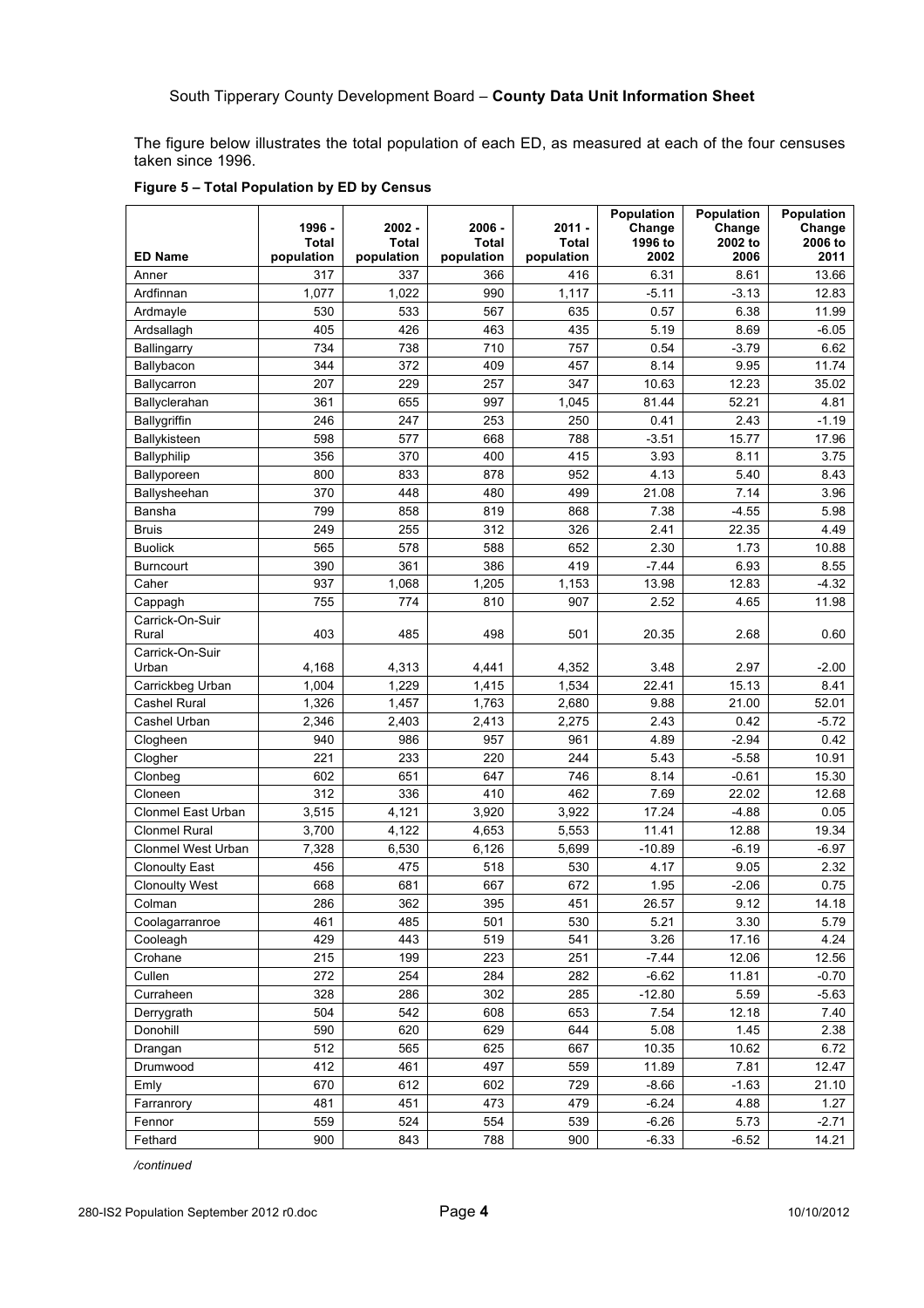### South Tipperary County Development Board – **County Data Unit Information Sheet**

*/continued*

|                         | 1996 -<br><b>Total</b> | $2002 -$<br><b>Total</b> | 2006 -<br><b>Total</b> | $2011 -$<br><b>Total</b> | Population<br>Change<br>1996 to | Population<br>Change<br>2002 to | Population<br>Change<br>2006 to |
|-------------------------|------------------------|--------------------------|------------------------|--------------------------|---------------------------------|---------------------------------|---------------------------------|
| <b>ED Name</b>          | population             | population               | population             | population               | 2002                            | 2006                            | 2011                            |
| Gaile                   | 519                    | 555                      | 727                    | 761                      | 6.94                            | 30.99                           | 4.68                            |
| Garrangibbon            | 556                    | 604                      | 634                    | 634                      | 8.63                            | 4.97                            | 0.00                            |
| Glengar                 | 259                    | 245                      | 266                    | 273                      | $-5.41$                         | 8.57                            | 2.63                            |
| Golden                  | 678                    | 754                      | 788                    | 802                      | 11.21                           | 4.51                            | 1.78                            |
| Graigue                 | 136                    | 154                      | 144                    | 153                      | 13.24                           | $-6.49$                         | 6.25                            |
| Graystown               | 393                    | 391                      | 430                    | 445                      | $-0.51$                         | 9.97                            | 3.49                            |
| Inishlounaght           | 2,611                  | 2,971                    | 3,091                  | 3,324                    | 13.79                           | 4.04                            | 7.54                            |
| Kilcash                 | 523                    | 594                      | 671                    | 824                      | 13.58                           | 12.96                           | 22.80                           |
| Kilcommon               | 2.102                  | 2,182                    | 2,150                  | 2,134                    | 3.81                            | $-1.47$                         | $-0.74$                         |
| Kilcooly                | 289                    | 307                      | 290                    | 291                      | 6.23                            | $-5.54$                         | 0.34                            |
| Kilcoran                | 388                    | 396                      | 432                    | 522                      | 2.06                            | 9.09                            | 20.83                           |
| Kilfeakle               | 439                    | 448                      | 471                    | 461                      | 2.05                            | 5.13                            | $-2.12$                         |
| Killadriffe             | 496                    | 532                      | 521                    | 533                      | 7.26                            | $-2.07$                         | 2.30                            |
| Killeenasteena          | 722                    | 714                      | 676                    | 708                      | $-1.11$                         | $-5.32$                         | 4.73                            |
| Killenaule              | 1,285                  | 1,307                    | 1,180                  | 1,238                    | 1.71                            | $-9.72$                         | 4.92                            |
| Kilmucklin              | 463                    | 502                      | 510                    | 561                      | 8.42                            | 1.59                            | 10.00                           |
| Kilmurry                | 345                    | 321                      | 318                    | 342                      | $-6.96$                         | $-0.93$                         | 7.55                            |
| Kilpatrick              | 826                    | 886                      | 994                    | 970                      | 7.26                            | 12.19                           | $-2.41$                         |
| Kilsheelan/Killaloan    | 1,166                  | 1,190                    | 1,197                  | 1,460                    | 2.06                            | 0.59                            | 21.97                           |
| Kiltinan                | 299                    | 310                      | 300                    | 332                      | 3.68                            | $-3.23$                         | 10.67                           |
| Kilvemnon               | 366                    | 382                      | 374                    | 433                      | 4.37                            | $-2.09$                         | 15.78                           |
| Knockgraffon            | 669                    | 704                      | 751                    | 782                      | 5.23                            | 6.68                            | 4.13                            |
| Lattin                  | 420                    | 451                      | 488                    | 526                      | 7.38                            | 8.20                            | 7.79                            |
| Lisronagh               | 475                    | 580                      | 793                    | 905                      | 22.11                           | 36.72                           | 14.12                           |
| Magorban                | 445                    | 461                      | 534                    | 639                      | 3.60                            | 15.84                           | 19.66                           |
| Modeshil                | 324                    | 330                      | 314                    | 348                      | 1.85                            | $-4.85$                         | 10.83                           |
| Mortlestown             | 513                    | 870                      | 1,455                  | 1,721                    | 69.59                           | 67.24                           | 18.28                           |
| Mullinahone             | 744                    | 764                      | 813                    | 862                      | 2.69                            | 6.41                            | 6.03                            |
| New Birmingham          | 456                    | 397                      | 483                    | 235                      | $-12.94$                        | 21.66                           | $-51.35$                        |
| Newcastle               | 500                    | 506                      | 583                    | 680                      | 1.20                            | 15.22                           | 16.64                           |
| Newtown                 | 324                    | 374                      | 382                    | 422                      | 15.43                           | 2.14                            | 10.47                           |
| Nodstown                | 424                    | 391                      | 473                    | 543                      | $-7.78$                         | 20.97                           | 14.80                           |
| Oughterleague           | 449                    | 493                      | 511                    | 553                      | 9.80                            | 3.65                            | 8.22                            |
| Peppardstown            | 1,144                  | 1,285                    | 1,327                  | 1,352                    | 12.33                           | 3.27                            | 1.88                            |
| Poyntstown              | 207                    | 185                      | 191                    | 178                      | $-10.63$                        | 3.24                            | $-6.81$                         |
| Rathlynin               | 275                    | 278                      | 318                    | 394                      | 1.09                            | 14.39                           | 23.90                           |
| Rodus                   | 272                    | 258                      | 243                    | 255                      | $-5.15$                         | $-5.81$                         | 4.94                            |
| Shronell                | 354                    | 390                      | 389                    | 403                      | 10.17                           | $-0.26$                         | 3.60                            |
| Solloghodbeg            | 197                    | 195                      | 218                    | 238                      | $-1.02$                         | 11.79                           | 9.17                            |
| Templeneiry             | 368                    | 389                      | 406                    | 428                      | 5.71                            | 4.37                            | 5.42                            |
| Thomastown              | 337                    | 373                      | 391                    | 401                      | 10.68                           | 4.83                            | 2.56                            |
| <b>Tipperary East</b>   |                        |                          |                        |                          |                                 |                                 |                                 |
| Urban                   | 2,947                  | 2,830                    | 2,674                  | 2,467                    | $-3.97$                         | $-5.51$                         | -7.74                           |
| <b>Tipperary Rural</b>  | 1,512                  | 1,648                    | 1,905                  | 2,188                    | 8.99                            | 15.59                           | 14.86                           |
| <b>Tipperary West</b>   |                        |                          |                        |                          |                                 |                                 |                                 |
| Urban                   | 1,693                  | 1,716                    | 1,741                  | 1,855                    | 1.36                            | 1.46                            | 6.55                            |
| Tubbrid                 | 474                    | 511                      | 550                    | 593                      | 7.81                            | 7.63                            | 7.82                            |
| Tullaghmelan            | 797                    | 904                      | 964                    | 1,024                    | 13.43                           | 6.64                            | 6.22                            |
| Tullaghorton            | 242                    | 239                      | 262                    | 277                      | $-1.24$                         | 9.62                            | 5.73                            |
| Tullamain               | 443                    | 504                      | 692                    | 683                      | 13.77                           | 37.30                           | $-1.30$                         |
| <b>Total Population</b> | 75,514                 | 79,121                   | 83,221                 | 88,432                   | 4.78                            | 5.18                            | 6.01                            |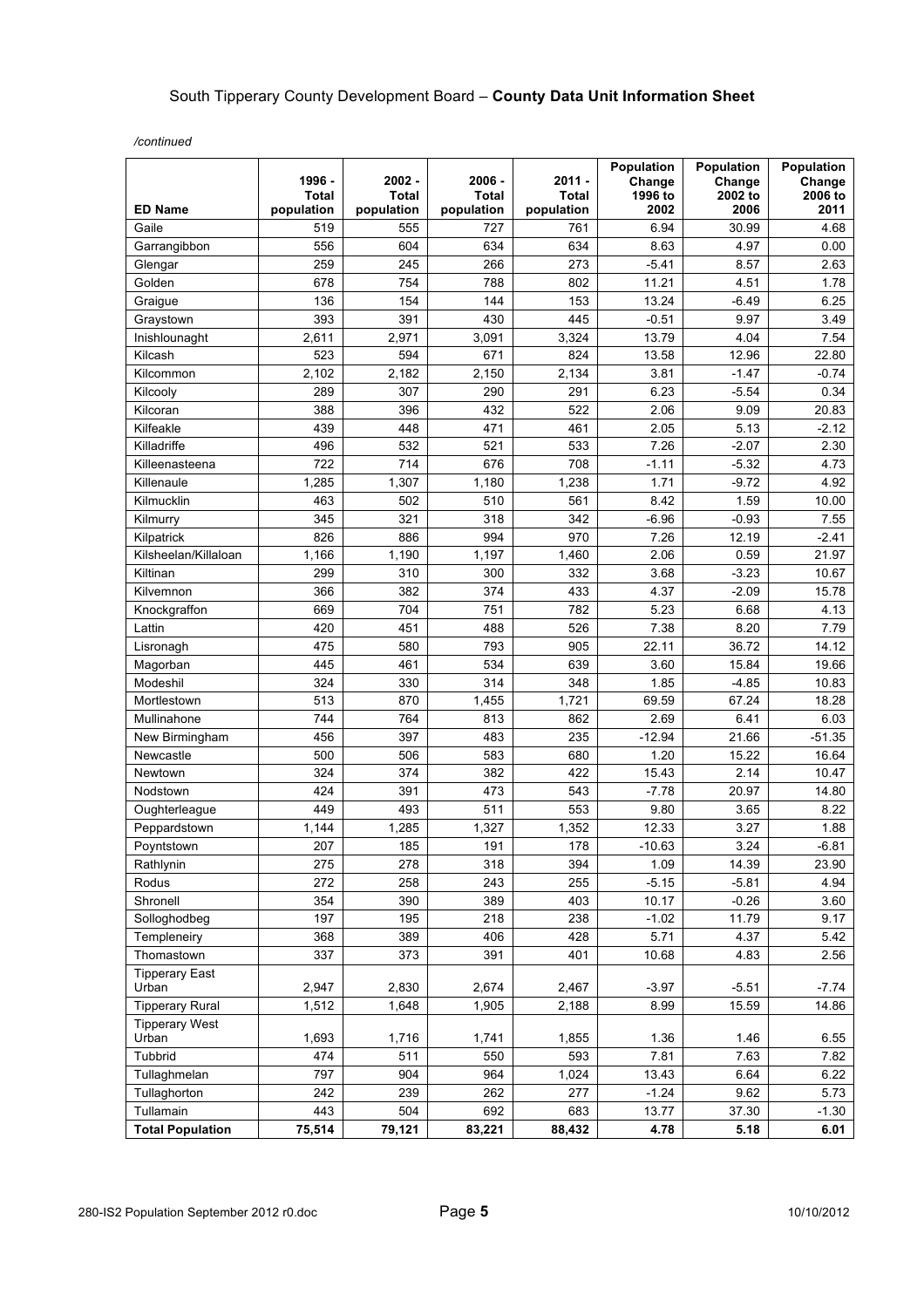## **3 Population Distribution**

**Figure 6 – Population Distribution**